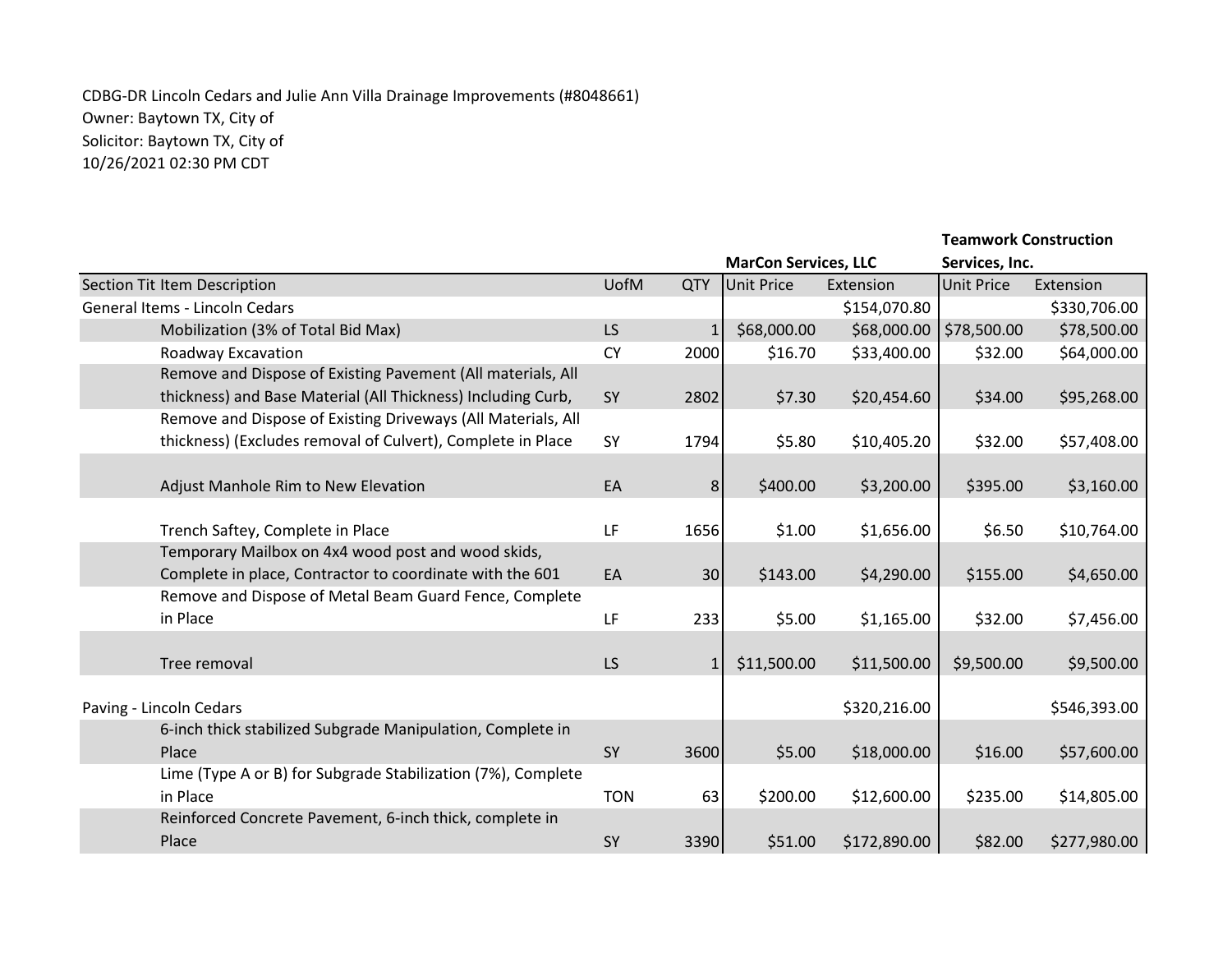| 6" Concrete Curb, complete in Place                                                  | LF | 1573            | \$5.00     | \$7,865.00   | \$12.00    | \$18,876.00  |
|--------------------------------------------------------------------------------------|----|-----------------|------------|--------------|------------|--------------|
|                                                                                      |    |                 |            |              |            |              |
| Reinforced Concrete Driveway, 5-inch Thick, Complete in Place SY                     |    | 1135            | \$57.00    | \$64,695.00  | \$92.00    | \$104,420.00 |
| HMAC Type "D" Driveway, 2-inch Thick, Including Base                                 |    |                 |            |              |            |              |
| material, Complete in Place                                                          | SY | 582             | \$72.00    | \$41,904.00  | \$106.00   | \$61,692.00  |
| Remove and Replace 4-inch Thick Sidewalk, Complete in Place SF                       |    |                 |            |              |            |              |
|                                                                                      |    | 290             | \$7.80     | \$2,262.00   | \$38.00    | \$11,020.00  |
| Storm Sewers - Lincoln Cedars                                                        |    |                 |            | \$589,444.10 |            | \$554,962.50 |
|                                                                                      |    |                 |            |              |            |              |
| Remove and Dispose of Existing Inlets                                                | EA | 5 <sub>l</sub>  | \$450.00   | \$2,250.00   | \$950.00   | \$4,750.00   |
|                                                                                      |    |                 |            |              |            |              |
| Remove and Dispose of Existing SET                                                   | EA | 2               | \$500.00   | \$1,000.00   | \$1,250.00 | \$2,500.00   |
| Remove and Dispose of Existing Storm Sewer or Culvert, All                           |    |                 |            |              |            |              |
| sizes, All Depths, All Materials, Complete in Place                                  | LF | 1412            | \$13.50    | \$19,062.00  | \$22.00    | \$31,064.00  |
| Furnish and Install 18" HDPE at All Depths, Bedding & Backfill,<br>Complete in Place | LF |                 |            |              |            |              |
| Furnish and Install 18" RCP at All Depths, Bedding & Backfill,                       |    | 285             | \$99.00    | \$28,215.00  | \$86.00    | \$24,510.00  |
| Complete in Place                                                                    | LF | 675             | \$109.00   | \$73,575.00  | \$88.00    | \$59,400.00  |
| Furnish and Install 24" HDPE at All Depths, Bedding & Backfill,                      |    |                 |            |              |            |              |
| Complete in Place                                                                    | LF | 485             | \$118.60   | \$57,521.00  | \$96.00    | \$46,560.00  |
| Furnish and Install 13.5"x22" " RCAP at All Depths, Bedding &                        |    |                 |            |              |            |              |
| Backfill, Complete in Place                                                          | LF | 280             | \$176.00   | \$49,280.00  | \$148.00   | \$41,440.00  |
| Furnish and Install 4x2" RCB at All Depths, Bedding & Backfill,                      |    |                 |            |              |            |              |
| Complete in Place                                                                    | LF | 674             | \$329.00   | \$221,746.00 | \$232.00   | \$156,368.00 |
|                                                                                      |    |                 |            |              |            |              |
| Furnish and Install SET for 18" RCP (4:1), Complete in Place                         | EA | $\vert 4 \vert$ | \$1,200.00 | \$4,800.00   | \$1,300.00 | \$5,200.00   |
| Furnish and Install SET for 4x2 RCB (6:1), Complete in Place                         | EA | $\overline{2}$  | \$4,600.00 | \$9,200.00   | \$6,200.00 |              |
|                                                                                      |    |                 |            |              |            | \$12,400.00  |
| Furnish and Install 10' Wide Curb Inlet, Complete in Place                           | EA | 10              | \$6,300.00 | \$63,000.00  | \$5,900.00 | \$59,000.00  |
|                                                                                      |    |                 |            |              |            |              |
| Furnish and Install Type "A" Inlet, Complete in Place                                | EA | $1\vert$        | \$2,000.00 | \$2,000.00   | \$3,200.00 | \$3,200.00   |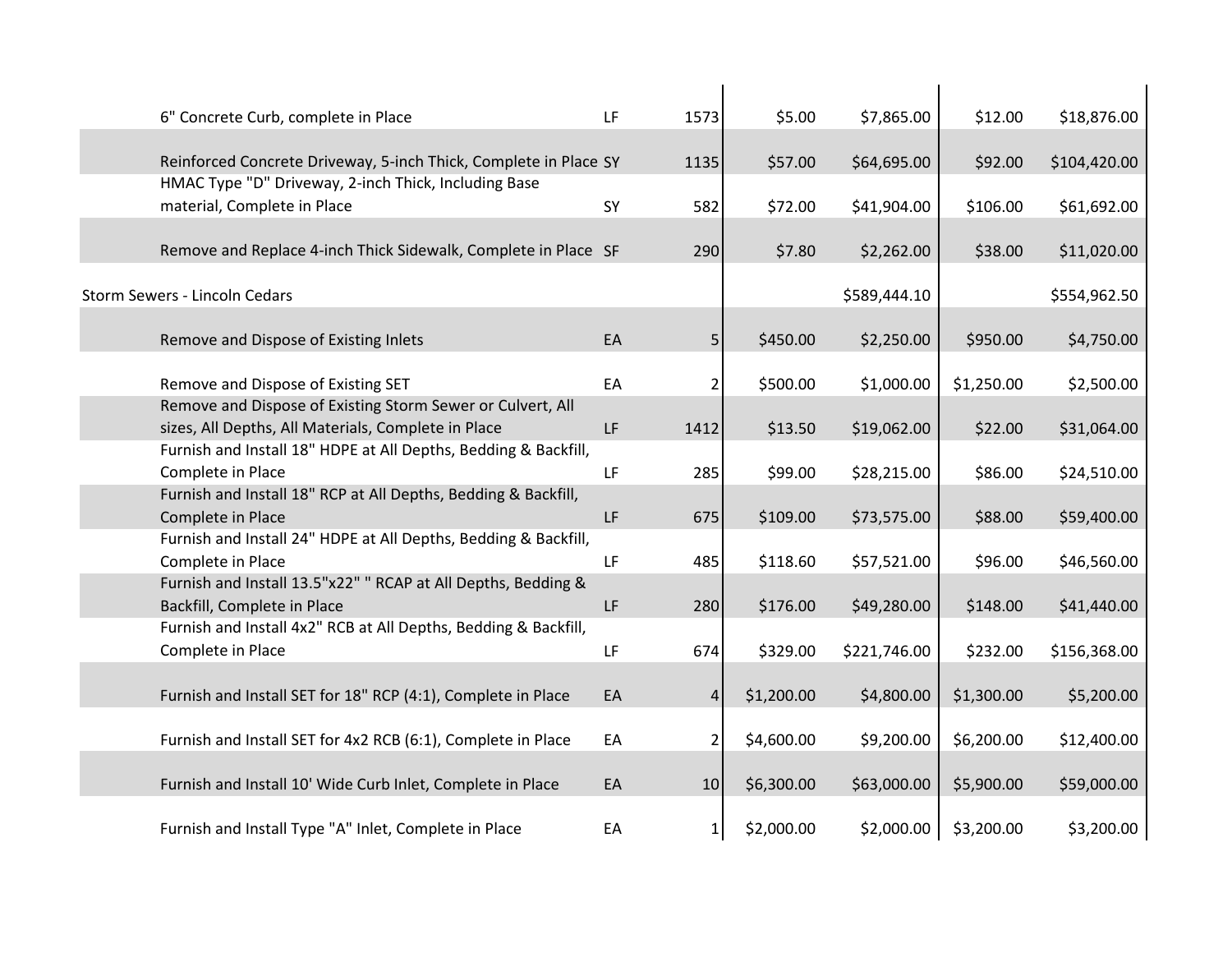| Furnish and Install 6'x3' Precast/Cast-in-Place Junction Box,   |    |                |            |             |            |              |
|-----------------------------------------------------------------|----|----------------|------------|-------------|------------|--------------|
| Complete in Place                                               | EA | 2 <sub>1</sub> | \$5,150.00 | \$10,300.00 | \$7,950.00 | \$15,900.00  |
| Furnish and Install 6'x6' Precast/Cast-in-Place Junction Box,   |    |                |            |             |            |              |
| Complete in Place                                               | EA | $\vert$        | \$5,177.70 | \$15,533.10 | \$9,950.00 | \$29,850.00  |
| Furnish and Install Small Junction Box with Grate/Plate Top,    |    |                |            |             |            |              |
| Complete in Place                                               | EA | $\overline{7}$ | \$2,000.00 | \$14,000.00 | \$6,500.00 | \$45,500.00  |
|                                                                 |    |                |            |             |            |              |
| Regrade/Reshape Roadside Ditch, Complete in Place               | LF | 1283           | \$14.00    | \$17,962.00 | \$13.50    | \$17,320.50  |
|                                                                 |    |                |            |             |            |              |
| Water - Lincoln Cedars                                          |    |                |            | \$48,696.00 |            | \$161,805.00 |
| Remove and Dispose of Existing Waterline (All Sizes, All        |    |                |            |             |            |              |
| Depths, All Materials), Complete in Place                       | LF | 140            | \$14.00    | \$1,960.00  | \$26.00    | \$3,640.00   |
| Furnish and Install 8" Water Line Including Fittings, Open Cut, |    |                |            |             |            |              |
| All Depths, Bedding and Backfill, Complete in Place             | LF | 163            | \$106.00   | \$17,278.00 | \$180.00   | \$29,340.00  |
|                                                                 |    |                |            |             |            |              |
| Adjust Gate Valve Cover/Meter Box, Complete in Place            | EA | 34             | \$62.00    | \$2,108.00  | \$385.00   | \$13,090.00  |
|                                                                 |    |                |            |             |            |              |
| Remove and Salvage Existing Fire Hydrant                        | EA | 3 <sup>1</sup> | \$450.00   | \$1,350.00  | \$2,495.00 | \$7,485.00   |
| Furnish and Install Fire Hydrant Assembly at all Depths,        |    |                |            |             |            |              |
| including FH Lead, 6" GV&B, and Tee, Complete in Place          | EA | $\overline{3}$ | \$4,900.00 | \$14,700.00 | \$7,425.00 | \$22,275.00  |
|                                                                 |    |                |            |             |            |              |
| 8" Wet Connection, Complete in Place                            | EA | 10             | \$930.00   | \$9,300.00  | \$7,950.00 | \$79,500.00  |
|                                                                 |    |                |            |             |            |              |
| Relocate Water Meter to ROW, Complete in Place                  | EA | 5              | \$400.00   | \$2,000.00  | \$1,295.00 | \$6,475.00   |
|                                                                 |    |                |            |             |            |              |
| Sanitary Sewer - Lincoln Cedars                                 |    |                |            | \$3,909.00  |            | \$23,310.00  |
| Remove and Dispose of Existing 2" Diameter Force Main,          |    |                |            |             |            |              |
| Complete in Place                                               | LF | 12             | \$14.00    | \$168.00    | \$225.00   | \$2,700.00   |
| Furnish and Install 2" Diameter Force Main, Open Cut, All       |    |                |            |             |            |              |
| Depths, Bedding and Backfill, Complete in Place                 | LF | 12             | \$50.00    | \$600.00    | \$425.00   | \$5,100.00   |
| Adjust Sanitary Cleanout to Match Final Grade, Complete in      |    |                |            |             |            |              |
| Place                                                           | EA | 33             | \$27.00    | \$891.00    | \$395.00   | \$13,035.00  |
|                                                                 |    |                |            |             |            |              |
| Relocate Santary Cleanout to ROW, Complete In Place             | EA | 5              | \$450.00   | \$2,250.00  | \$495.00   | \$2,475.00   |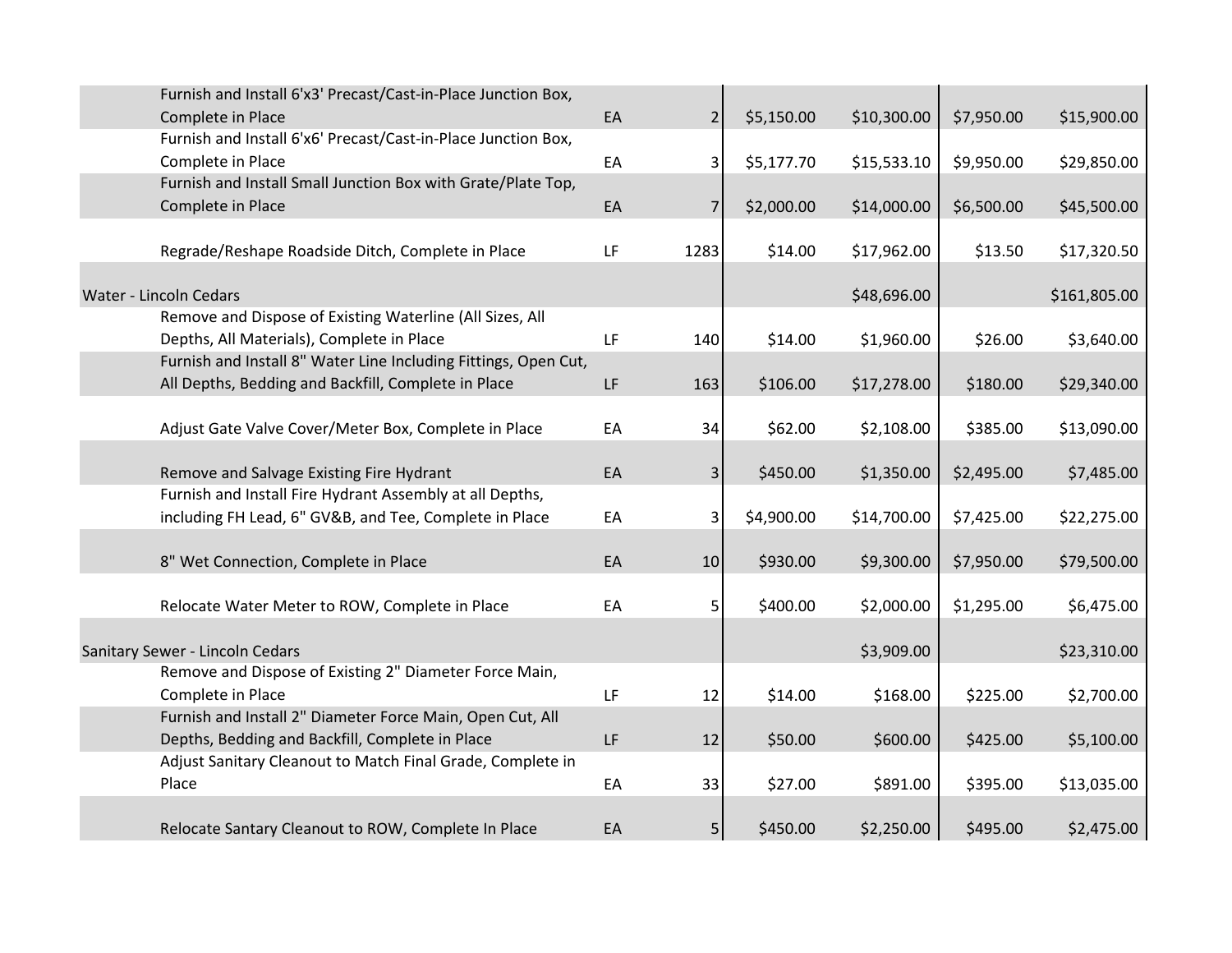| Stormwater Pollution Prevention - Lincoln Cedars                                                                         |    |                |                | \$14,887.00  |             | \$16,960.00  |
|--------------------------------------------------------------------------------------------------------------------------|----|----------------|----------------|--------------|-------------|--------------|
| Sod, Complete in Place                                                                                                   | SY | 950            | \$5.00         | \$4,750.00   | \$5.50      | \$5,225.00   |
| Hydromulch Seeding, Complete in Place                                                                                    | AC | 1.9            | \$1,840.00     | \$3,496.00   | \$1,800.00  | \$3,420.00   |
| Inlet Protection Barrier (Stage I), Complete in Place                                                                    | EA | 11             | \$61.00        | \$671.00     | \$65.00     | \$715.00     |
| Inlet Protection Barrier (Stage II), Complete in Place                                                                   | EA | 10             | \$61.00        | \$610.00     | \$50.00     | \$500.00     |
| Reinforced Filter Fabric Barrier                                                                                         | LF | 120            | \$3.00         | \$360.00     | \$5.00      | \$600.00     |
| TPDES Permitting Compliance, SWPPP Inspection and<br>Maintenance, In Accordance with Plans and Specifications            | LS | 1              | \$5,000.00     | \$5,000.00   | \$6,500.00  | \$6,500.00   |
| Traffic Control - Lincoln Cedars                                                                                         |    |                |                | \$308,873.50 |             | \$249,798.00 |
| Traffic Signs (Posts & Sign Assembly), Complete in Place                                                                 | EA | 4              | \$414.00       | \$1,656.00   | \$880.00    | \$3,520.00   |
| Pavement Markings, Complete in Place                                                                                     | LS | $\mathbf{1}$   | \$3,000.00     | \$3,000.00   | \$850.00    | \$850.00     |
| Temporary 4" Thick Asphalt Pavement Including Compacted<br>Cement Stabilized Base, Complete in Place                     | SY | 279            | \$82.50        | \$23,017.50  | \$72.00     | \$20,088.00  |
| Furnish and Install Type III Barricades, Complete in Place                                                               | EA | $\overline{2}$ | \$900.00       | \$1,800.00   | \$1,185.00  | \$2,370.00   |
| Barricades, Signs and Traffic Handling                                                                                   | LS |                | 1 \$225,000.00 | \$225,000.00 | \$12,950.00 | \$12,950.00  |
| Low Profile Concrete Barrier, Furnish and Install Type 1 and Typ LF                                                      |    | 880            | \$14.00        | \$12,320.00  | \$82.00     | \$72,160.00  |
|                                                                                                                          |    |                |                |              |             |              |
| Low Profile Concrete Barrier, Relocate Type 1 and Type 2                                                                 | LF | 460            | \$6.00         | \$2,760.00   | \$62.00     | \$28,520.00  |
| Low Profile Concrete Barrier, Remove Type 1 and Type 2                                                                   | LF | 880            | \$14.00        | \$12,320.00  | \$68.00     | \$59,840.00  |
| Install and Maintain Temporary Driveway along Lincoln Cedars<br>Drive - Crushed Limestone or Concrete, Complete in Place | EA | 15             | \$900.00       | \$13,500.00  | \$1,650.00  | \$24,750.00  |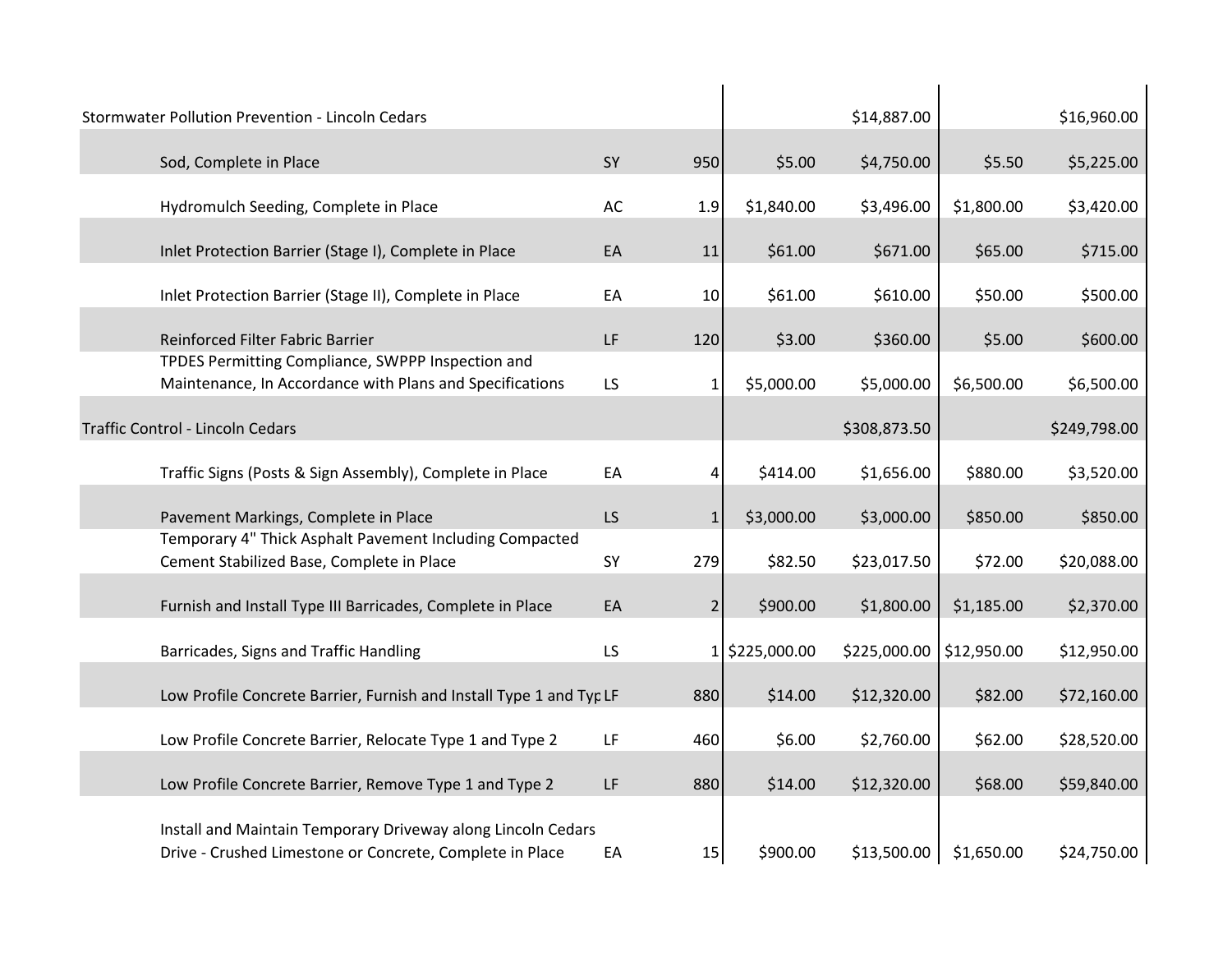| Install and Maintain Temporary Driveway along Booker and                                          |            |              |            |             |             |              |
|---------------------------------------------------------------------------------------------------|------------|--------------|------------|-------------|-------------|--------------|
| Carver Street - Crushed Limestone or Concrete, Complete in<br>Place                               | EA         | 15           | \$900.00   | \$13,500.00 | \$1,650.00  | \$24,750.00  |
|                                                                                                   |            |              |            |             |             |              |
| To Be Used Only Upon Authorization By The City - Lincoln Cedars                                   |            |              |            | \$37,676.00 |             | \$82,560.00  |
| <b>Extra Cement Stabilized Sand</b>                                                               | <b>TON</b> | 10           | \$25.00    | \$250.00    | \$32.00     | \$320.00     |
| <b>Extra Bank Sand</b>                                                                            | <b>TON</b> | 10           | \$12.00    | \$120.00    | \$24.00     | \$240.00     |
| <b>Extra Hand Excavation</b>                                                                      | <b>CY</b>  | 100          | \$26.00    | \$2,600.00  | \$48.00     | \$4,800.00   |
| <b>Extra Machine Excavation</b>                                                                   | <b>CY</b>  | 100          | \$17.00    | \$1,700.00  | \$30.00     | \$3,000.00   |
| <b>Extra Structural Concrete</b>                                                                  | <b>CY</b>  | 50           | \$131.00   | \$6,550.00  | \$165.00    | \$8,250.00   |
| <b>Extra Ductile Iron Fittings</b>                                                                | <b>TON</b> | $\mathbf{1}$ | \$173.00   | \$173.00    | \$1,250.00  | \$1,250.00   |
| Extra Furnish and Install Water Service Connection (3/4" to<br>1"), Short Side, Complete in Place | EA         | 11           | \$777.00   | \$8,547.00  | \$1,950.00  | \$21,450.00  |
| Extra Sanitary Sewer Service Reconnections, Long side (All<br>Sizes, All Materials)               | EA         | 11           | \$1,216.00 | \$13,376.00 | \$2,450.00  | \$26,950.00  |
|                                                                                                   |            |              |            |             |             |              |
| <b>Extra Select Fill</b><br>Install 2" Schedule 80 PVC Conduit for street lights, Complete        | <b>CY</b>  | 100          | \$16.00    | \$1,600.00  | \$18.00     | \$1,800.00   |
| in place                                                                                          | LF         | 100          | \$27.60    | \$2,760.00  | \$145.00    | \$14,500.00  |
| Alternative 1 Concrete Driveway along Lincoln Cedars Drive                                        |            |              |            | \$33,174.00 |             | \$48,888.00  |
| Reinforced Concrete Driveway, 5-inch Thick, Complete in Place SY                                  |            | 582          | \$57.00    | \$33,174.00 | \$84.00     | \$48,888.00  |
| General Items - Julie Ann Villa                                                                   |            |              |            | \$21,904.00 |             | \$125,439.00 |
| Mobilization (3% of maximum bid)                                                                  | LS.        | $\mathbf{1}$ | \$1,800.00 | \$1,800.00  | \$78,500.00 | \$78,500.00  |
| Mill Existing Roadway Surface (2" Thick), Complete In Place,<br>includes Disposal                 | SY         | 1255         | \$11.60    | \$14,558.00 | \$18.00     | \$22,590.00  |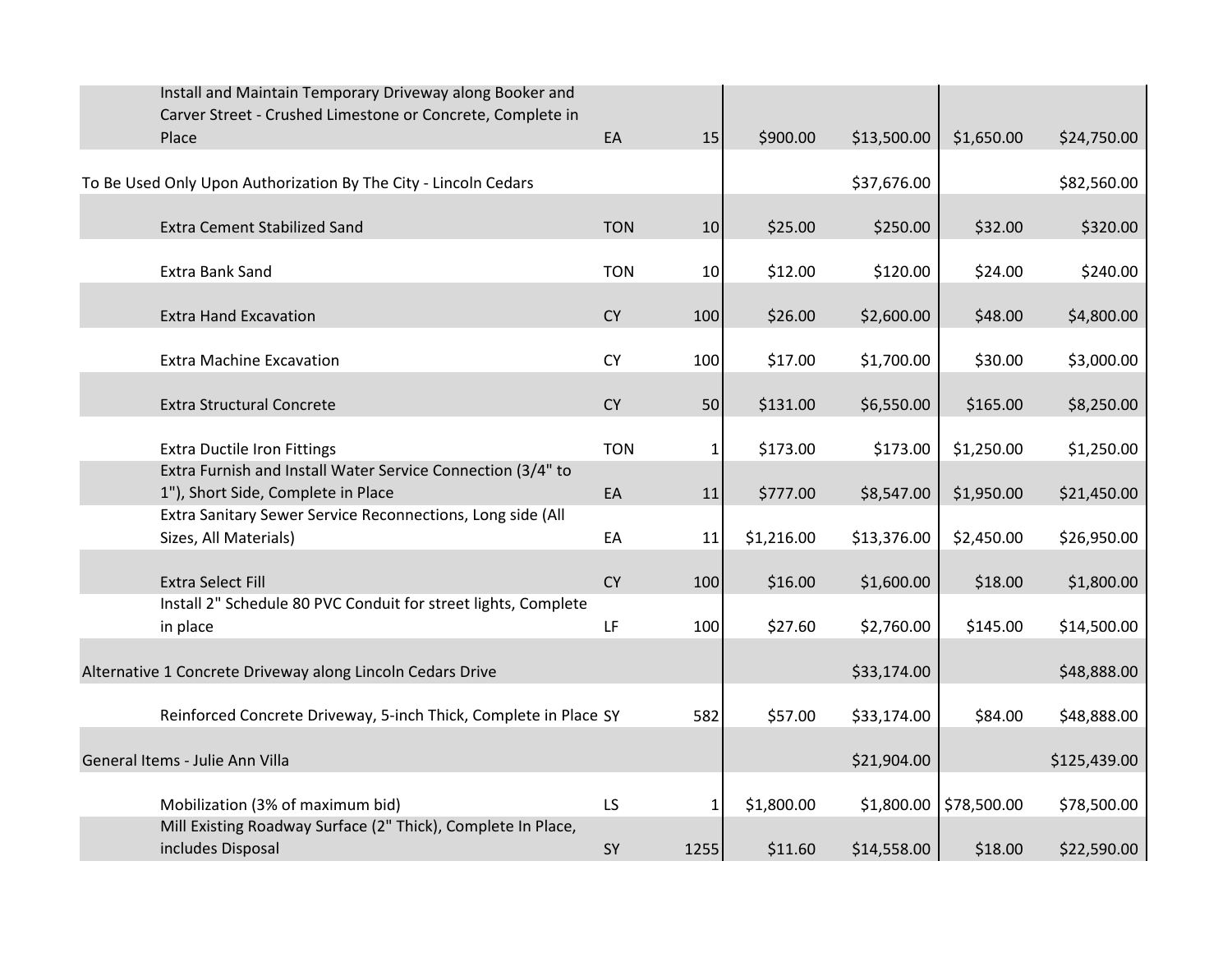|                          | Remove and Dispose of Existing Driveways (All Materials, All<br>Thickness) (Excludes removal of Culvert), Complete in Place | SY  | 480            | \$5.80     | \$2,784.00   | \$34.00    | \$16,320.00  |
|--------------------------|-----------------------------------------------------------------------------------------------------------------------------|-----|----------------|------------|--------------|------------|--------------|
|                          | Adjust Manhole Rim to New Elevation                                                                                         | EA  | 3              | \$512.00   | \$1,536.00   | \$395.00   | \$1,185.00   |
|                          | Trench Safety, Complete in Place                                                                                            | LF  | 826            | \$1.00     | \$826.00     | \$6.50     | \$5,369.00   |
|                          | Protect, Support and Brace Existing Residential Mailbox                                                                     | EA  | 5              | \$80.00    | \$400.00     | \$295.00   | \$1,475.00   |
| Paving - Julie Ann Villa |                                                                                                                             |     |                |            | \$49,525.00  |            | \$142,366.00 |
|                          | HMAC Type "D" Surface Course 2-inch Thick, Complete in Place SY                                                             |     | 1278           | \$25.00    | \$31,950.00  | \$72.00    | \$92,016.00  |
|                          | HMAC Type "D" Driveway, 2-inch Thick, Including Base<br>Material, Complete in Place                                         | SY  | 475            | \$37.00    | \$17,575.00  | \$106.00   | \$50,350.00  |
|                          | Storm Sewers - Julie Ann Villa                                                                                              |     |                |            | \$188,311.50 |            | \$214,766.00 |
|                          | Remove and Dispose of Existing Inlets                                                                                       | EA  | 17             | \$450.00   | \$7,650.00   | \$950.00   | \$16,150.00  |
|                          | Remove and Dispose of Existing Storm Sewer or Culvert All<br>Sizes, All Depths, All Materials, Complete in Place            | LF  | 816            | \$14.00    | \$11,424.00  | \$34.00    | \$27,744.00  |
|                          | Furnish and Install 18" HDPE at All Depths, Bedding & Backfill,<br>Complete in Place                                        | LF  | 31             | \$91.00    | \$2,821.00   | \$86.00    | \$2,666.00   |
|                          | Furnish and Install 24" HDPE at All Depths, Bedding & Backfill,<br>Complete in Place                                        | LF. | 599            | \$113.50   | \$67,986.50  | \$96.00    | \$57,504.00  |
|                          | Furnish and Install 36" HDPE at All Depths, Bedding & Backfill,<br>Complete in Place                                        | LF  | 179            | \$152.00   | \$27,208.00  | \$118.00   | \$21,122.00  |
|                          | Furnish and Install Type "E" Inlet, Complete in Place                                                                       | EA  | $\overline{9}$ | \$3,900.00 | \$35,100.00  | \$3,850.00 | \$34,650.00  |
|                          | Furnish and Install Type "A" Inlet, Complete in Place                                                                       | EA  | $\overline{2}$ | \$2,350.00 | \$4,700.00   | \$3,250.00 | \$6,500.00   |
|                          | Furnish and Install 5'x5' Precast/Cast-in-Place Junction Box,<br>Complete in Place                                          | EA  | $1\vert$       | \$4,777.00 | \$4,777.00   | \$9,950.00 | \$9,950.00   |
|                          | Furnish and Install 5'x5' Precast/Cast-in-Place Junction Box<br>with "E" inlet' Top, Complete in Place                      | EA  | $1\vert$       | \$5,900.00 | \$5,900.00   | \$9,950.00 | \$9,950.00   |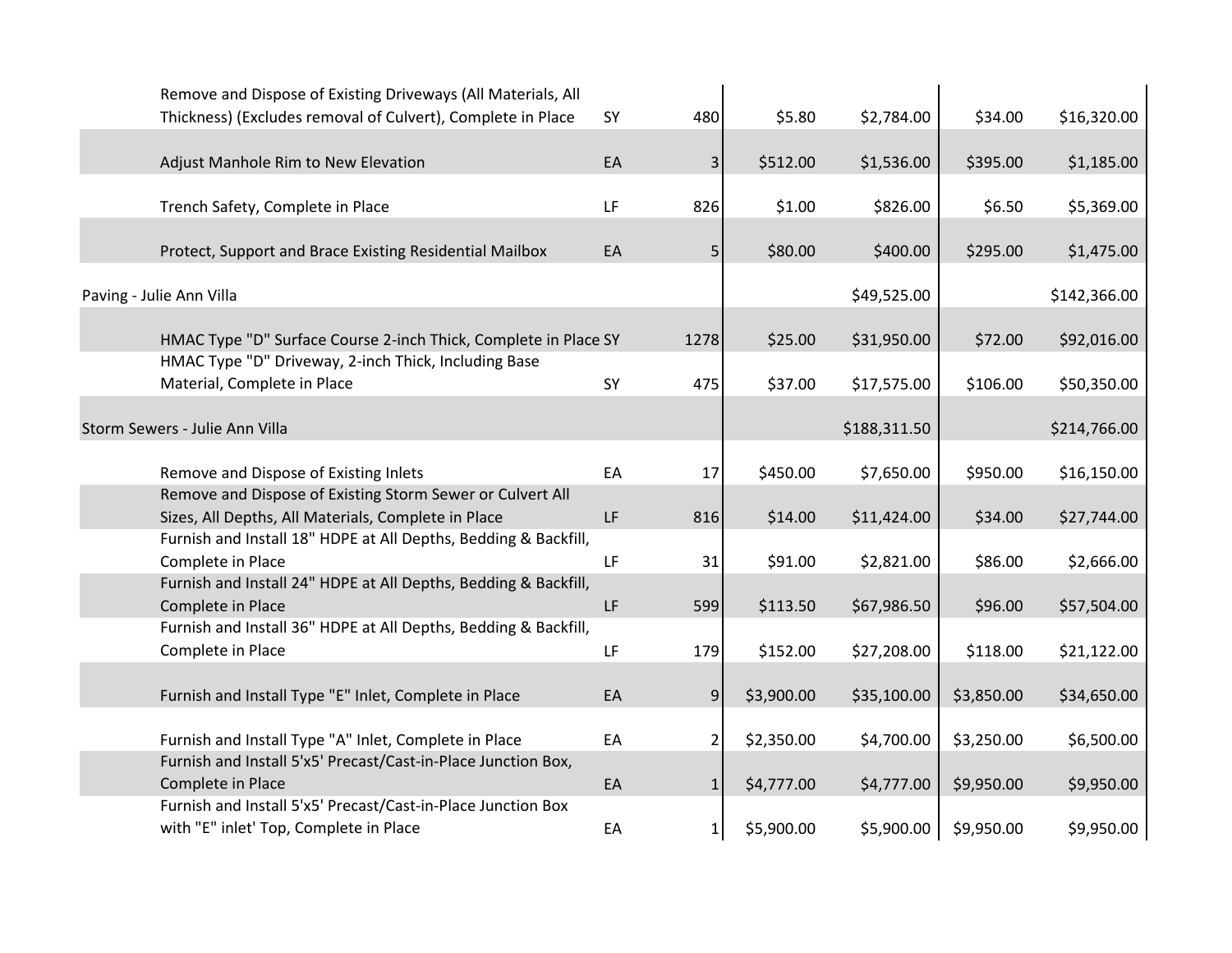|                                   | Furnish and Install 6'x6' Precast/Cast-in-Place Junction Box     |     |              |            |             |                        |             |
|-----------------------------------|------------------------------------------------------------------|-----|--------------|------------|-------------|------------------------|-------------|
|                                   | with "E" Inlet Top, Complete in Place                            | EA  | $1\vert$     | \$8,350.00 |             | \$8,350.00 \$12,500.00 | \$12,500.00 |
|                                   |                                                                  |     |              |            |             |                        |             |
|                                   | Furnish and Install Type "C" Manhole, Complete in Place          | EA  | $\mathbf{1}$ | \$3,350.00 | \$3,350.00  | \$6,650.00             | \$6,650.00  |
|                                   |                                                                  |     |              |            |             |                        |             |
|                                   | Regrade Roadside Ditch, Complete in Place                        | LF  | 670          | \$13.50    | \$9,045.00  | \$14.00                | \$9,380.00  |
| Water - Julie Ann Villa           |                                                                  |     |              |            | \$5,880.00  |                        | \$15,695.00 |
|                                   |                                                                  |     |              |            |             |                        |             |
|                                   | Remove and Salvage Existing fire Hydrant                         | EA  | $\mathbf{1}$ | \$450.00   | \$450.00    | \$2,495.00             | \$2,495.00  |
|                                   | Furnish and Install Fire Hydrant Assembly at all Depths,         |     |              |            |             |                        |             |
|                                   | including FH Lead, 6" GV&B, and Tee, Complete in Place           | EA  | 1            | \$4,500.00 | \$4,500.00  | \$7,425.00             | \$7,425.00  |
|                                   | Adjust Valve Cover/Meter Box to Match Final Grade                | EA  | 15           | \$62.00    | \$930.00    | \$385.00               | \$5,775.00  |
|                                   |                                                                  |     |              |            |             |                        |             |
|                                   | Stormwater Pollution Prevention - Julie Ann Villa                |     |              |            | \$7,925.00  |                        | \$9,220.00  |
|                                   |                                                                  |     |              |            |             |                        |             |
| Sod, Complete in Place            |                                                                  | SY  | 150          | \$5.00     | \$750.00    | \$5.50                 | \$825.00    |
|                                   | Hydromulch Seeding, Complete in Place                            | AC  | 0.4          | \$2,400.00 | \$960.00    | \$1,800.00             | \$720.00    |
|                                   |                                                                  |     |              |            |             |                        |             |
|                                   | Inlet Protection Barrier (Stage I), Complete in Place            | EA  | 15           | \$73.00    | \$1,095.00  | \$65.00                | \$975.00    |
|                                   | Reinforced Filter Fabric Barrier                                 | LF  |              | \$3.00     |             | \$5.00                 | \$200.00    |
|                                   | TPDES Permitting Compliance, SWPPP Inspection and                |     | 40           |            | \$120.00    |                        |             |
|                                   | Maintenance, In Accordance with Plans and Specifications         | LS. | $\mathbf{1}$ | \$5,000.00 | \$5,000.00  | \$6,500.00             | \$6,500.00  |
|                                   |                                                                  |     |              |            |             |                        |             |
| Traffic Control - Julie Ann Villa |                                                                  |     |              |            | \$16,300.00 |                        | \$26,100.00 |
|                                   |                                                                  |     |              |            |             |                        |             |
|                                   | Barricades, Signs and Traffic Handling                           | LS  | $\mathbf{1}$ | \$5,300.00 | \$5,300.00  | \$7,950.00             | \$7,950.00  |
|                                   | Install and Maintain Temporary Driveway - Crushed Limestone      |     |              |            |             |                        |             |
|                                   | or Concrete, Complete in Place                                   | EA  | 11           | \$1,000.00 | \$11,000.00 | \$1,650.00             | \$18,150.00 |
|                                   | To Be Used Only Upon Authorization By The City - Julie Ann Villa |     |              |            | \$36,034.00 |                        | \$75,635.00 |